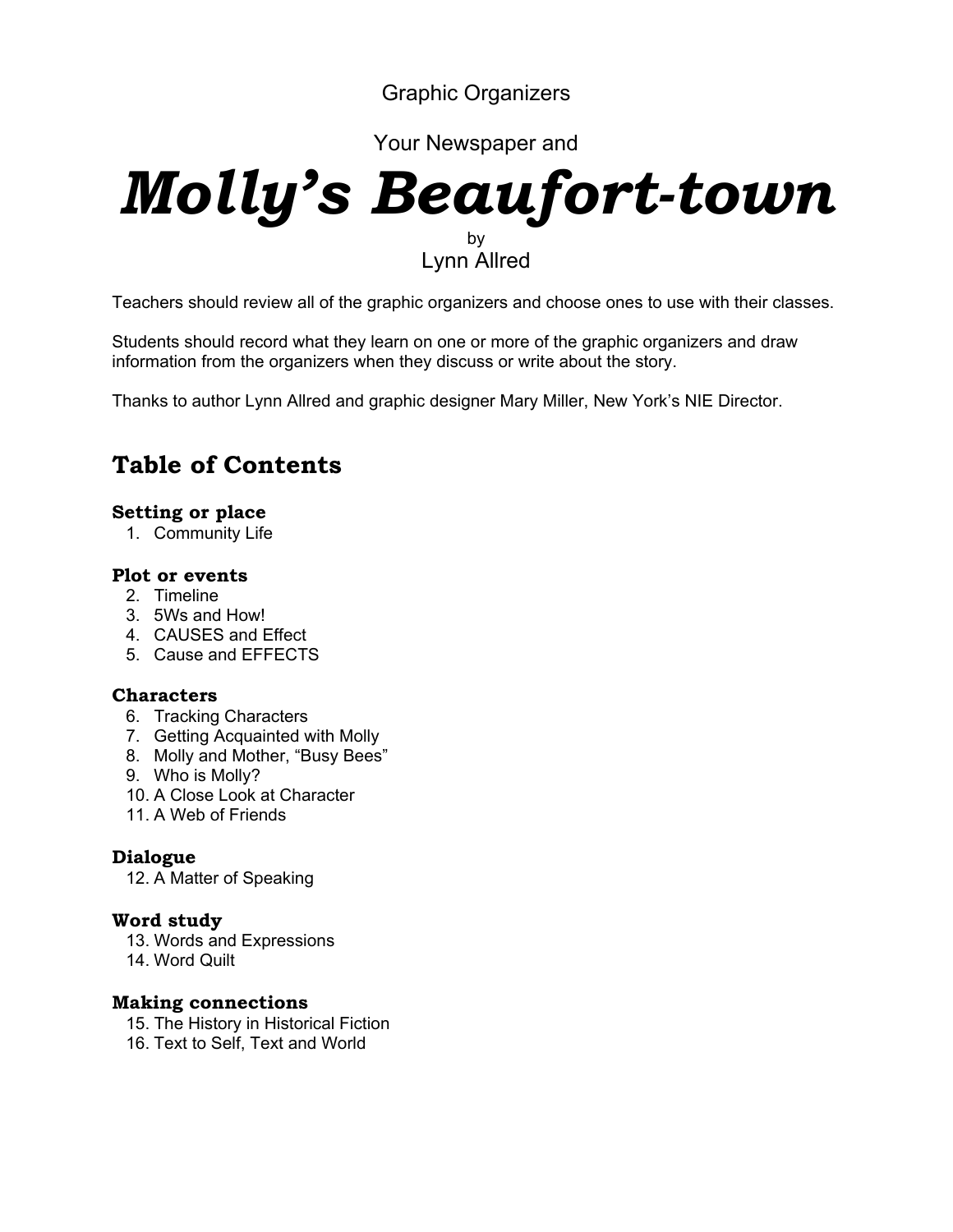## **Community Life**

**DIRECTIONS:** As you read the story, fill in information about the community where Molly lives.



**FOLLOW-UP:** Complete the chart about your community, using what you know and what you learn from your local newspaper. Compare the community where Molly lives to your community.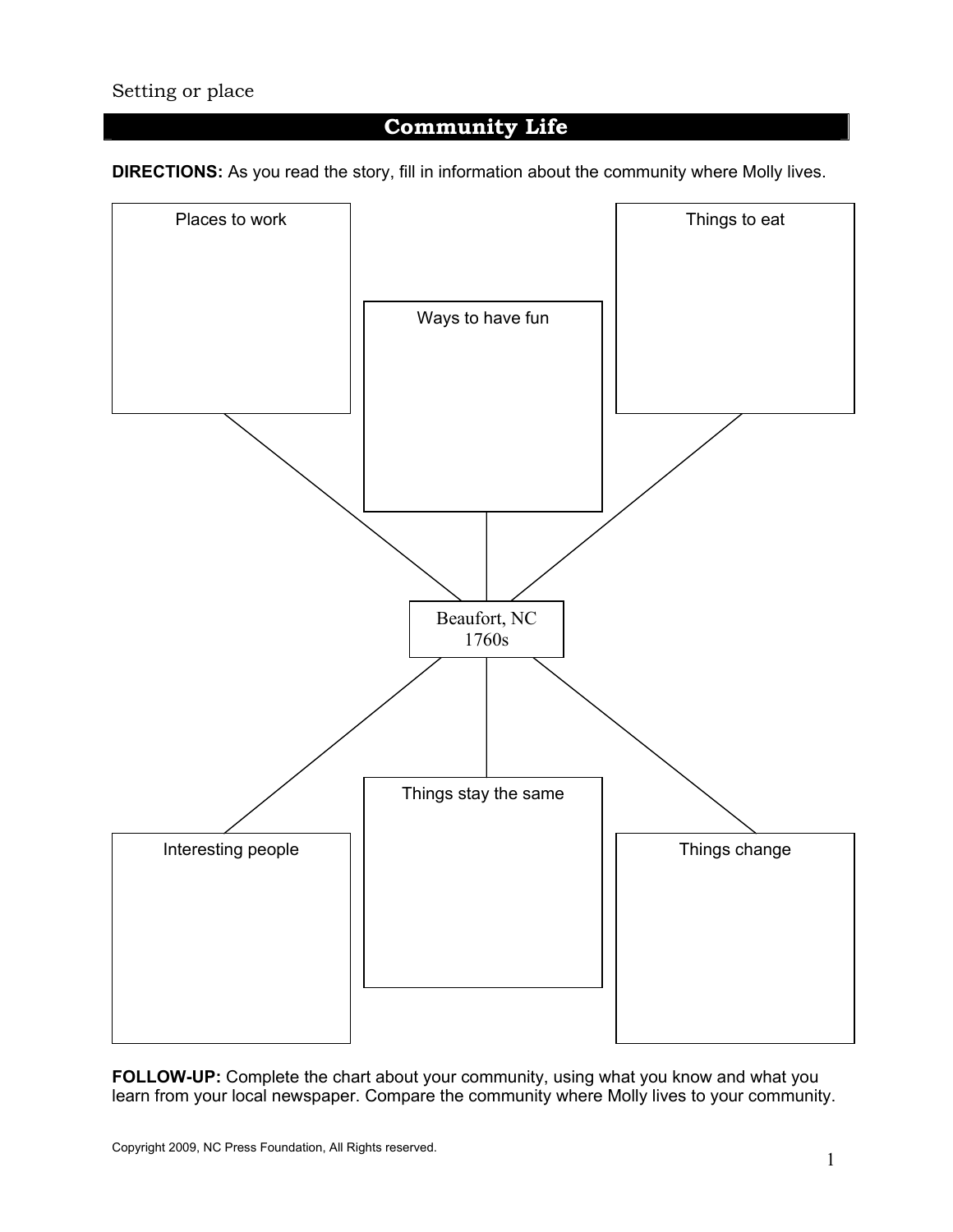## **Timeline**

**DIRECTIONS:** As they take place in *Molly's Beaufort-town*, record key events on the timeline:



**FOLLOW-UP:** Record key events from news stories or features you find in your newspaper.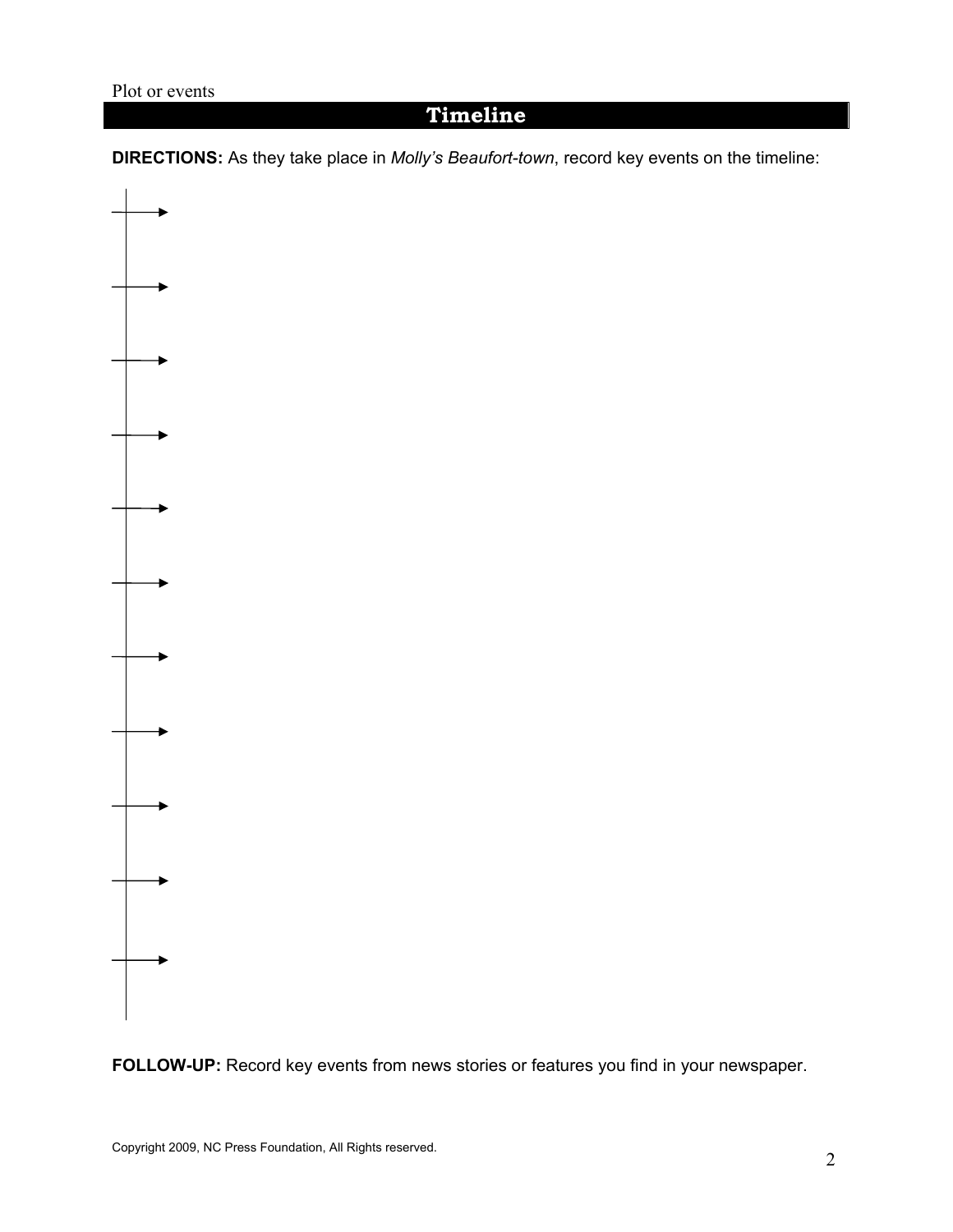#### Plot or events

## **5 Ws and How!**

**DIRECTIONS:** Below, finish answering the questions about Captain Nelson's rescue. Then, choose another key event involving Molly, and answer the questions. Then use the answers to write one or more paragraphs.

| What? (ex. rescued Captain Nelson) |  |
|------------------------------------|--|
| Who?                               |  |
| When?                              |  |
| Where?                             |  |
| Why?                               |  |
| How?                               |  |
|                                    |  |
|                                    |  |

| What?  |  |
|--------|--|
| Who?   |  |
| When?  |  |
| Where? |  |
| Why?   |  |
| How?   |  |

**FOLLOW-UP:** Identify the headline, sub-head, photo and opening paragraphs of a breaking news story. Write a headline and sub-head and draw an illustration for your paragraph(s).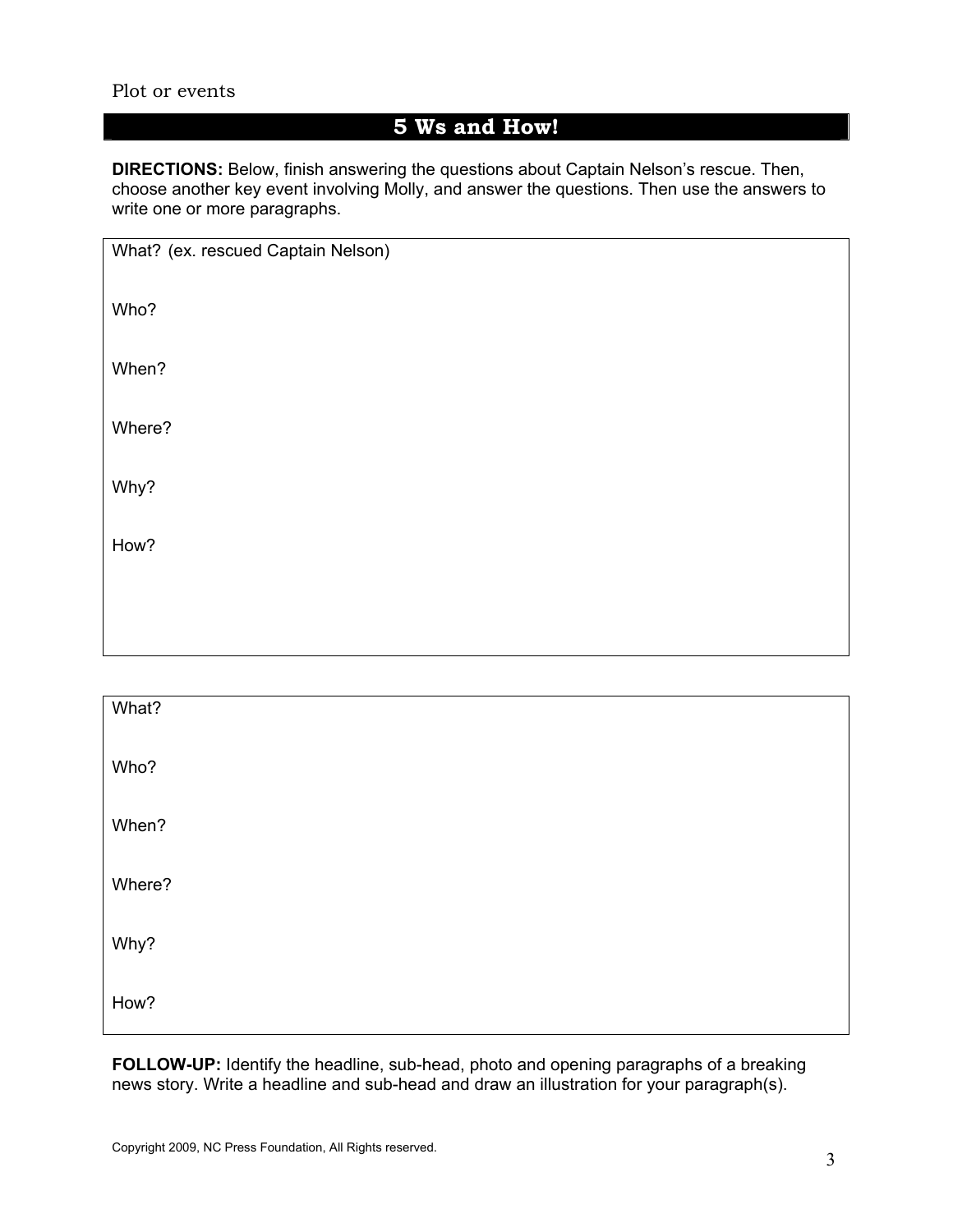## **CAUSES and Effect**

**DIRECTIONS:** If you interviewed Molly and asked her why she chose to travel to England, what do you think she'd say? Choose words and actions from the story to justify your answers.



**FOLLOW-UP:** Identify someone in the news who made a decision and look for words and actions that explain the choice. Use the outline above to record what you choose and conclude from your reading.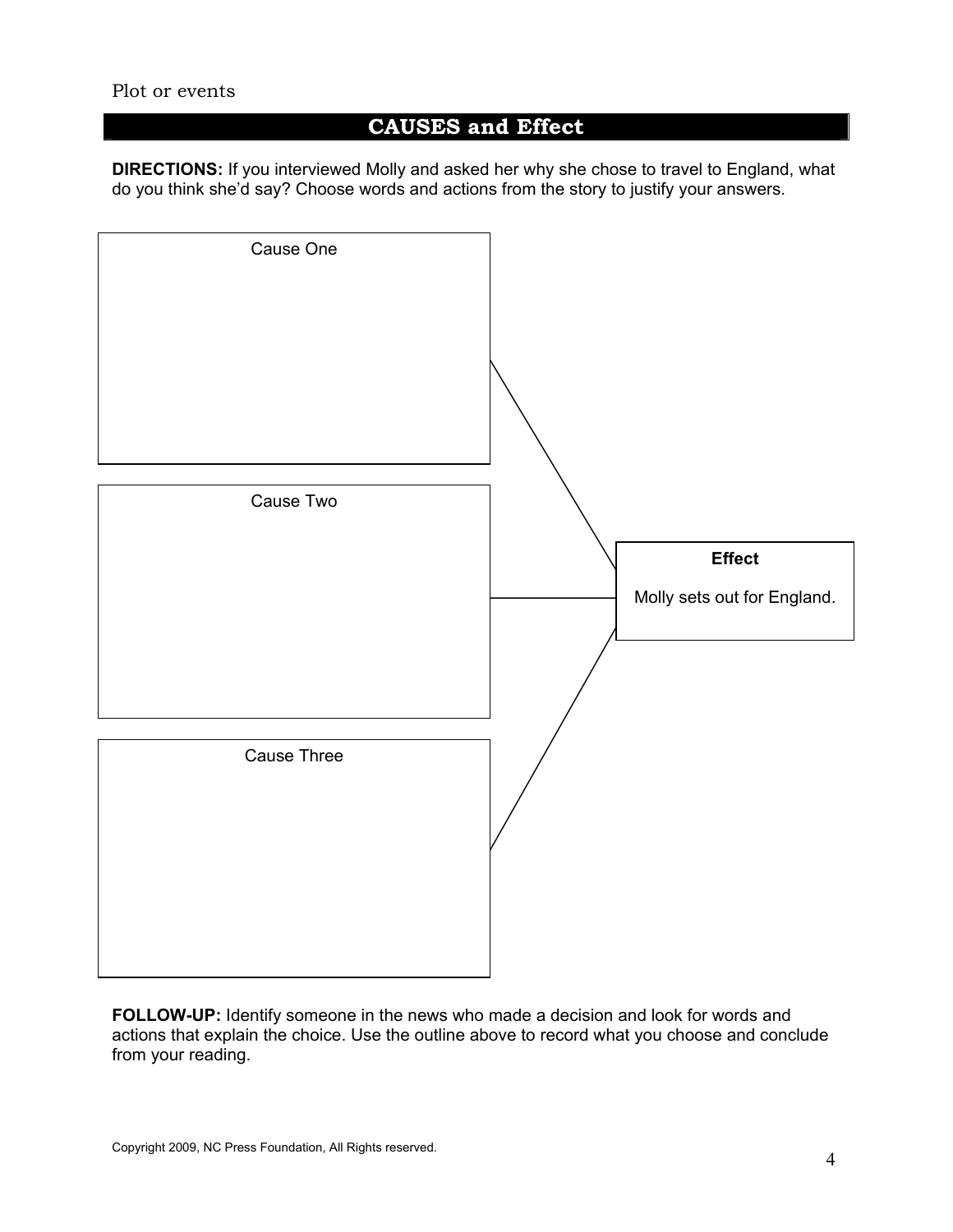## **Cause and EFFECTS**

**DIRECTIONS:** Explain the effects of a key event in *Molly's Beaufort-town*.



**FOLLOW-UP:** Explain the effects of an important news event in the outline above.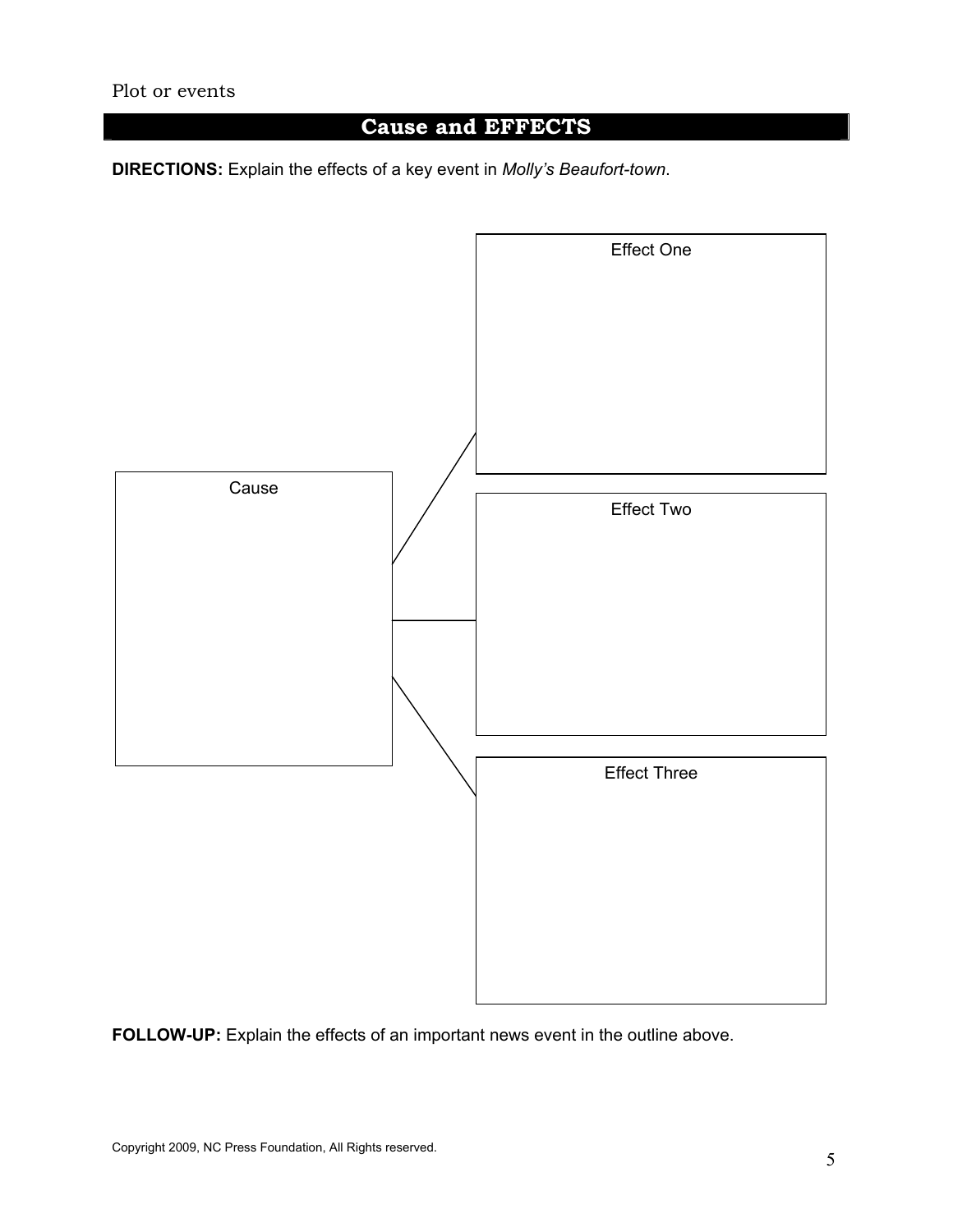## **Tracking Characters**

**DIRECTIONS:** List the characters in the order they are introduced in the story. Indicate the chapter. Which characters in *Molly's Beaufort-town* do you consider major characters, and which are minor characters? On your list, underline the names of characters you consider "major" characters. Use the back if you need additional space.

After listing all characters, number them in the order of importance to the story, giving the most important character the number "1".

**Characters Chapter Rank in importance** 

**FOLLOW-UP:** Follow news about a person or event. Keep track of people mentioned in the stories. Identify the people who are most involved and/or affected.

Simplify the activity. List characters in your newspaper's comic strips, and identify the main character(s).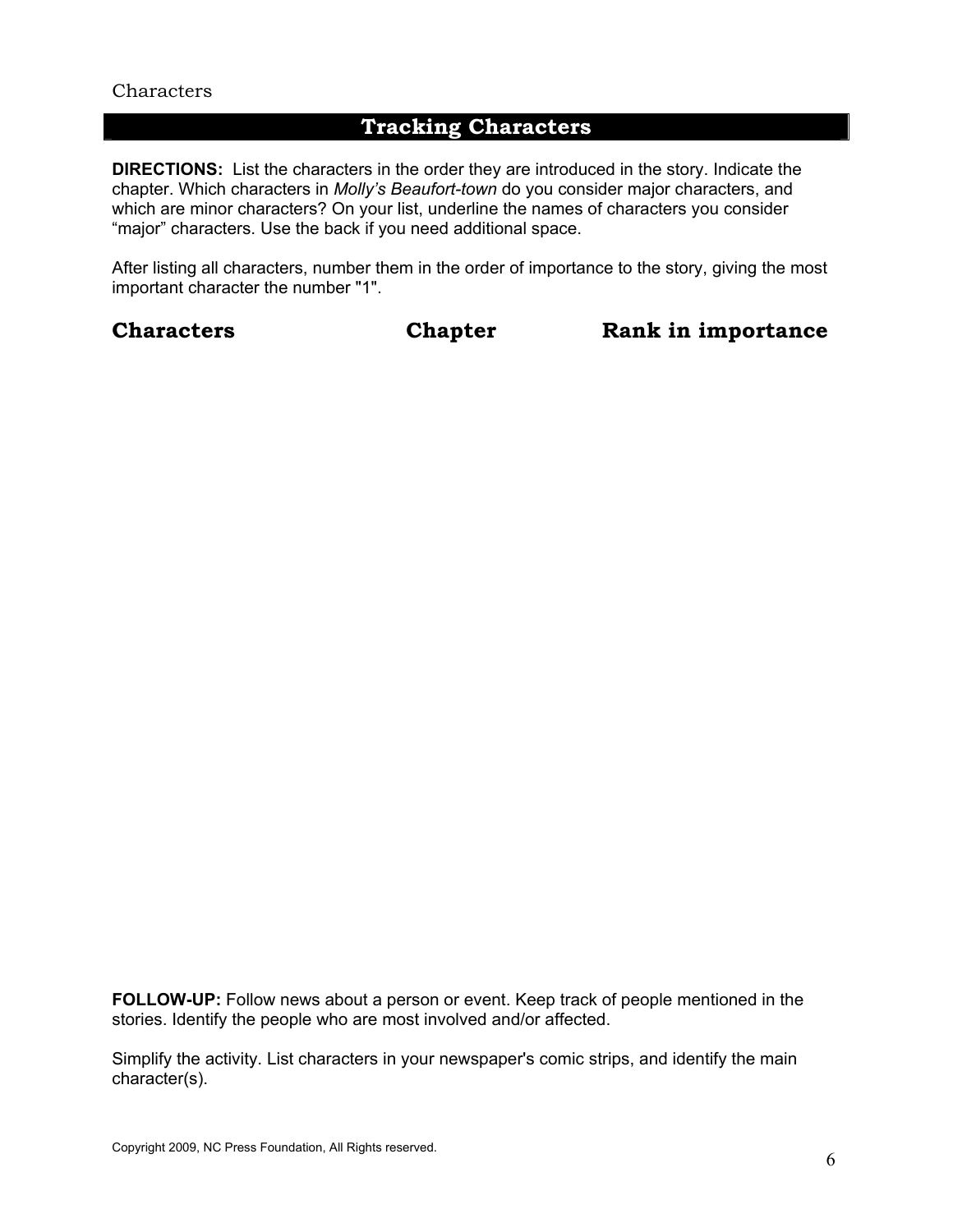## **Getting Acquainted with Molly**

**DIRECTIONS:** As you read different chapters, record what you learn about Molly. After each chapter, answer the question: What do you think will happen to Molly in the future?



**FOLLOW-UP:** From your newspaper, choose a story about someone and complete the chart above based on what you learn from the story.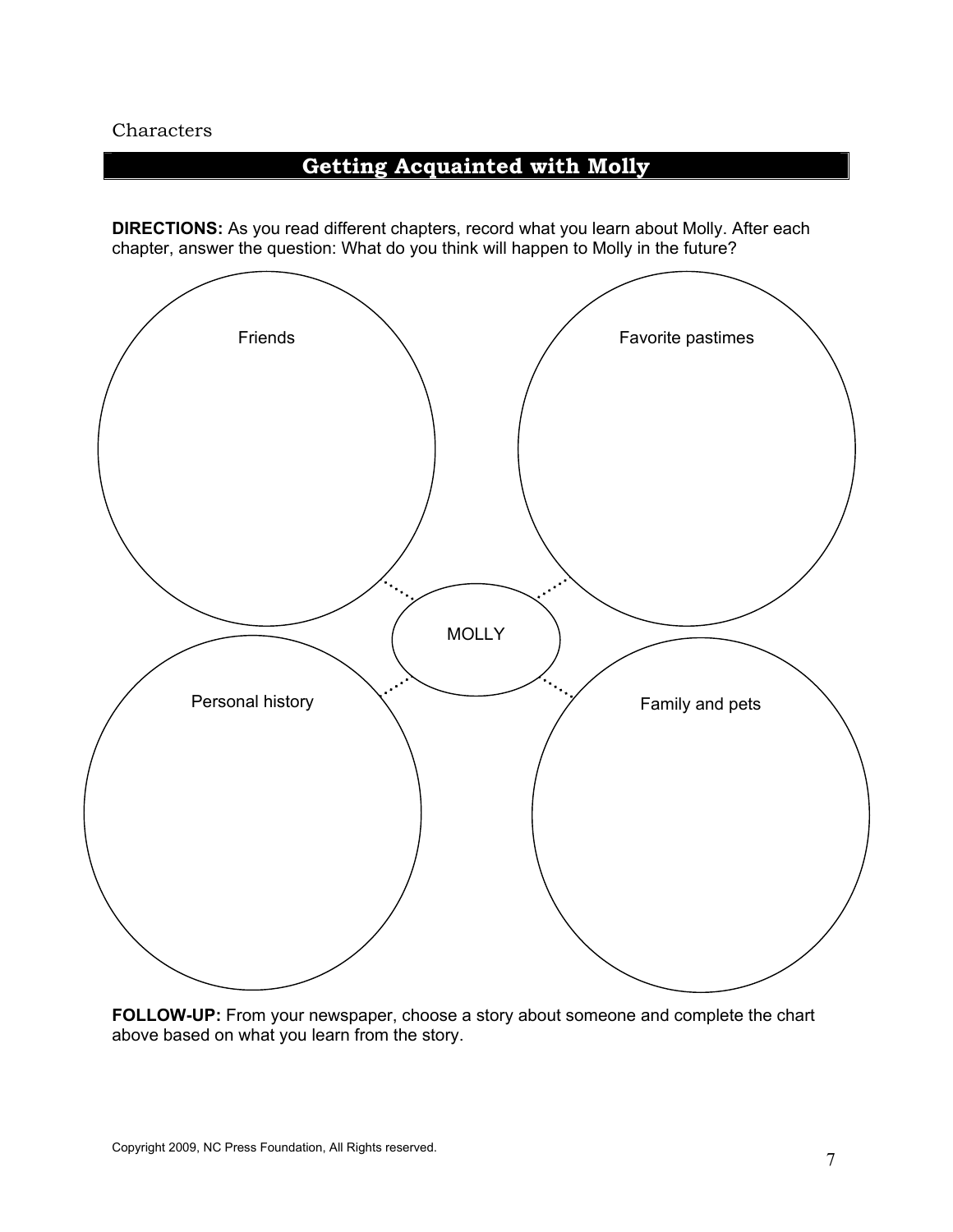## **Molly and Mother, the "Busy Bees"**

**DIRECTIONS:** "Busy bees," the title for Chapter One describes Molly and her mother. As you read the story, look for and record details that provide evidence to support the description.

Note too that the author employs a metaphor when she calls Molly and her mother "busy bees." Look for other metaphors and similes in the story and in your newspaper.

| <b>MOLLY</b><br>Details  | Chapter |
|--------------------------|---------|
| <b>MOTHER</b><br>Details | Chapter |

**FOLLOW-UP:** Draw a conclusion about someone from what you read in the newspaper. Support your conclusion with details.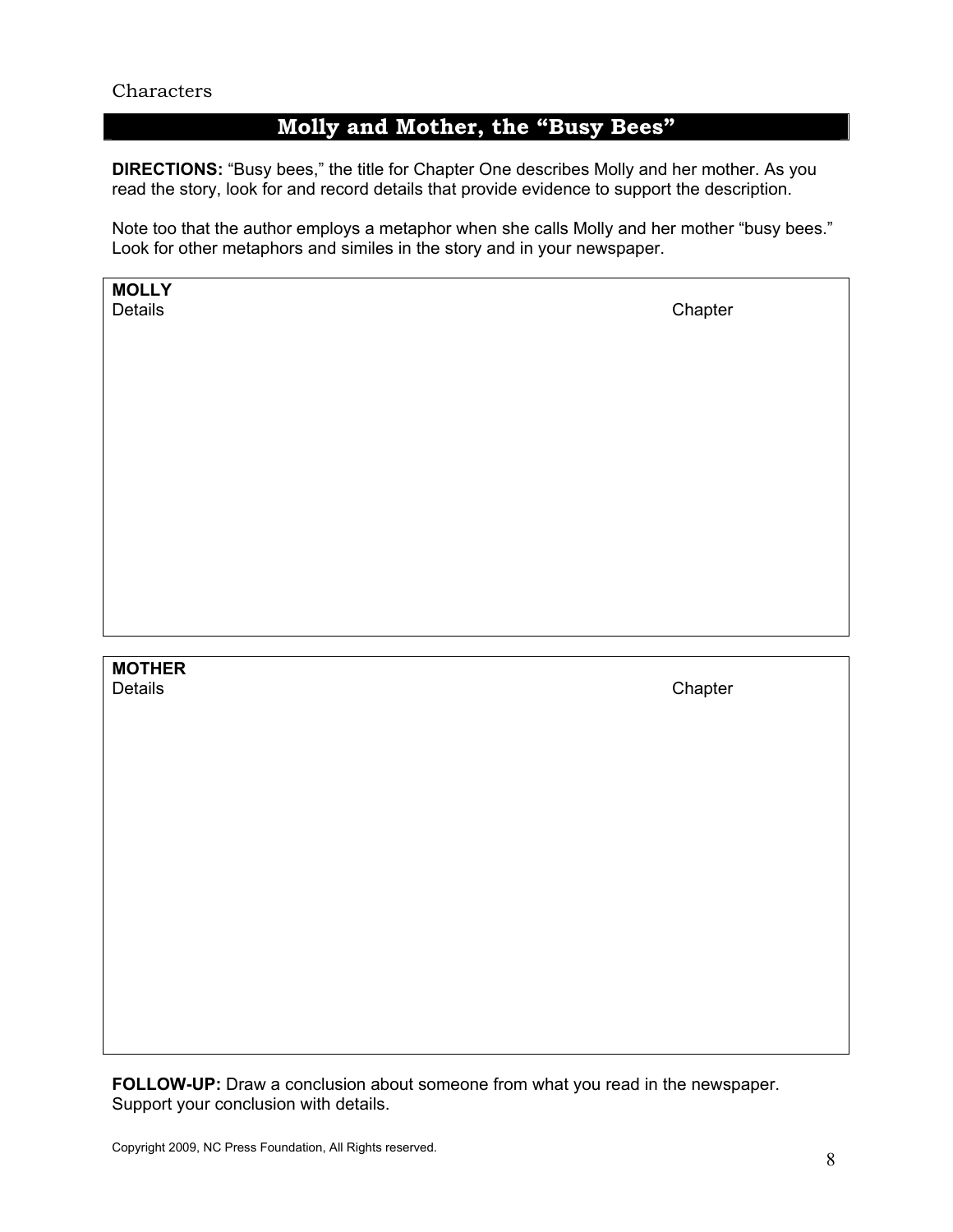## **Who is Molly?**

**DIRECTIONS:** In each chapter of *Molly's Beaufort-town,* you learn more about Molly, the way she looks, the way she behaves, the way she thinks and the way she decides what to do. Draw a picture of Molly based on what you learn about her looks or choose a photo of someone who resembles her. Place the drawing or photo in the space below.

Each week, outside the drawing or photo, write something that you learn about Molly. As you read, ask yourself how Molly differs from other young people in the story.

**FOLLOW-UP:** Describe someone you find in the newspaper. Write what you learn on a drawing of the person. You may choose a person who appears in a single story or someone who appears often in comics, sports, features and/or in other news pages. Do you find examples of kindness or courage?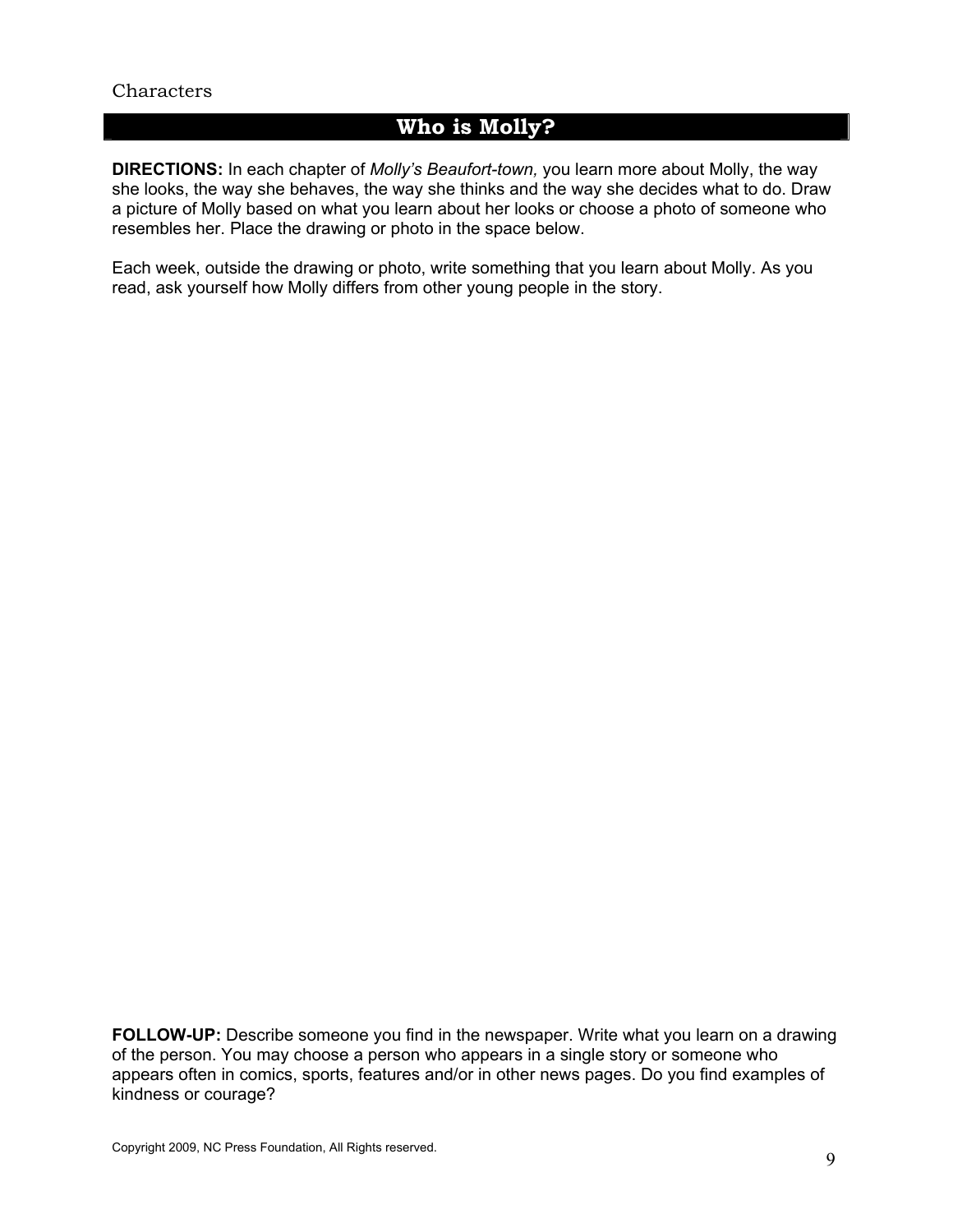## **A Close Look at Character**

**DIRECTIONS:** Draw a stick figure or other illustration to represent Molly or another character of your choice. As you read about your chosen character, select information about each of the eight items below. Extend lines from the body and write your ideas or cut and paste appropriate passages from the story. Then, use your illustration and ideas to write a profile or character sketch:

- 1. Ideas to the head
- 2. Hopes to the eyes
- 3. Words to the mouth
- 4. Actions to the hands
- 5. Feelings to the heart
- 6. Movement to the feet
- 7. Weaknesses to the Achilles' heel
- 8. Strength to the arm muscle

**FOLLOW-UP:** Choose a character from comics, sports or news and learn as much as you can about that character or read a profile in the features section. Draw the person and/ or use a photo. Choose information about the person that relates to the items above. Place what you find around the drawing or photo.

Example: http://highschool.concord.k12.in.us/ateachsite/processing/stickpersonstrategy.pdf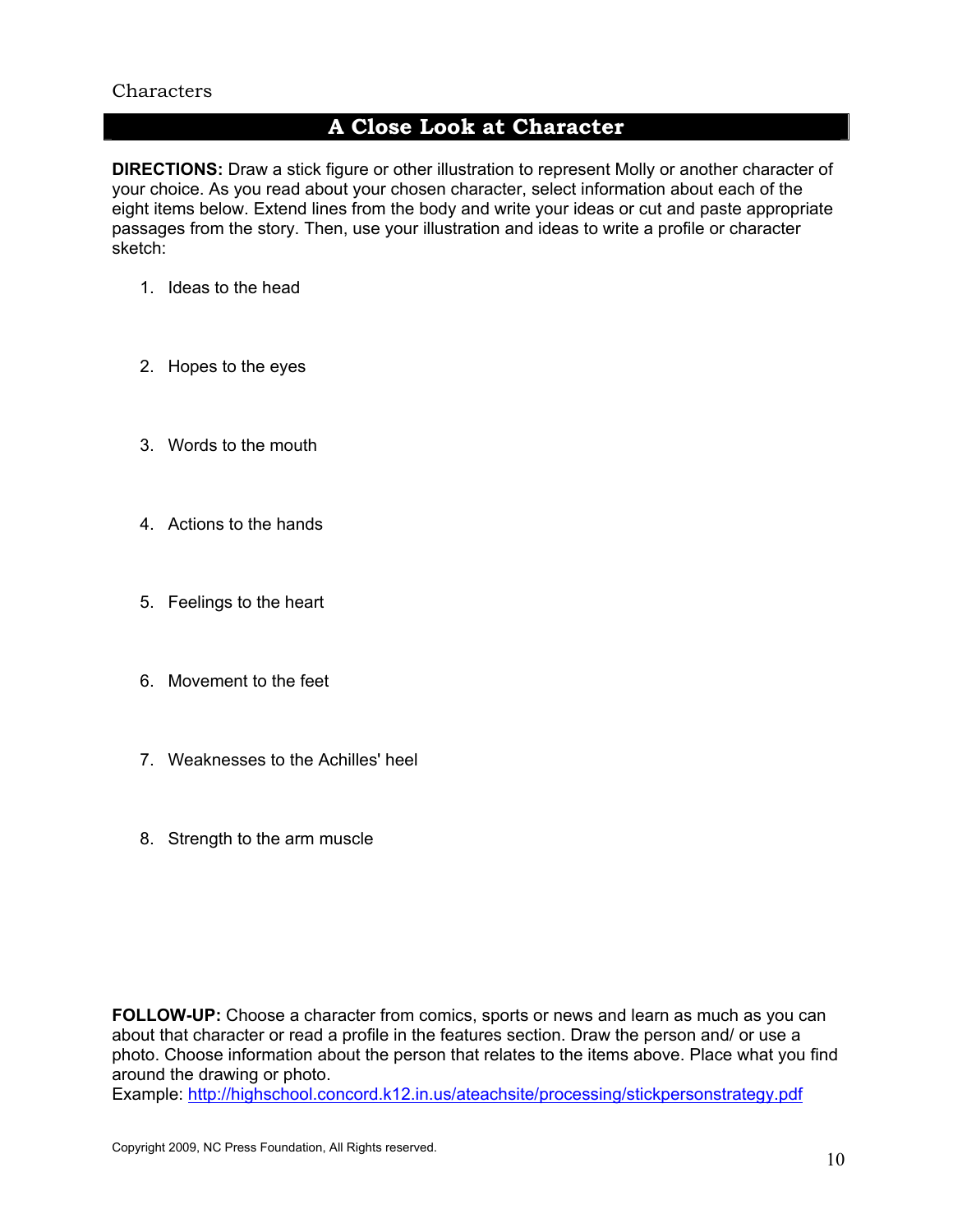## **A Web of Friends**

**DIRECTIONS:** Identify key people and describe their relationships with Molly. Draw as many lines as you need. Label the outside of each half circle with family member, neighbor or friend.



**FOLLOW-UP:** Choose someone important in the newspaper, write his or her name in the center and identify family members, neighbors, friends or colleagues in the outside circles. Write about their interactions in the space provided. To make this simpler, use characters from favorite comic strips.

Copyright 2009, NC Press Foundation, All Rights reserved.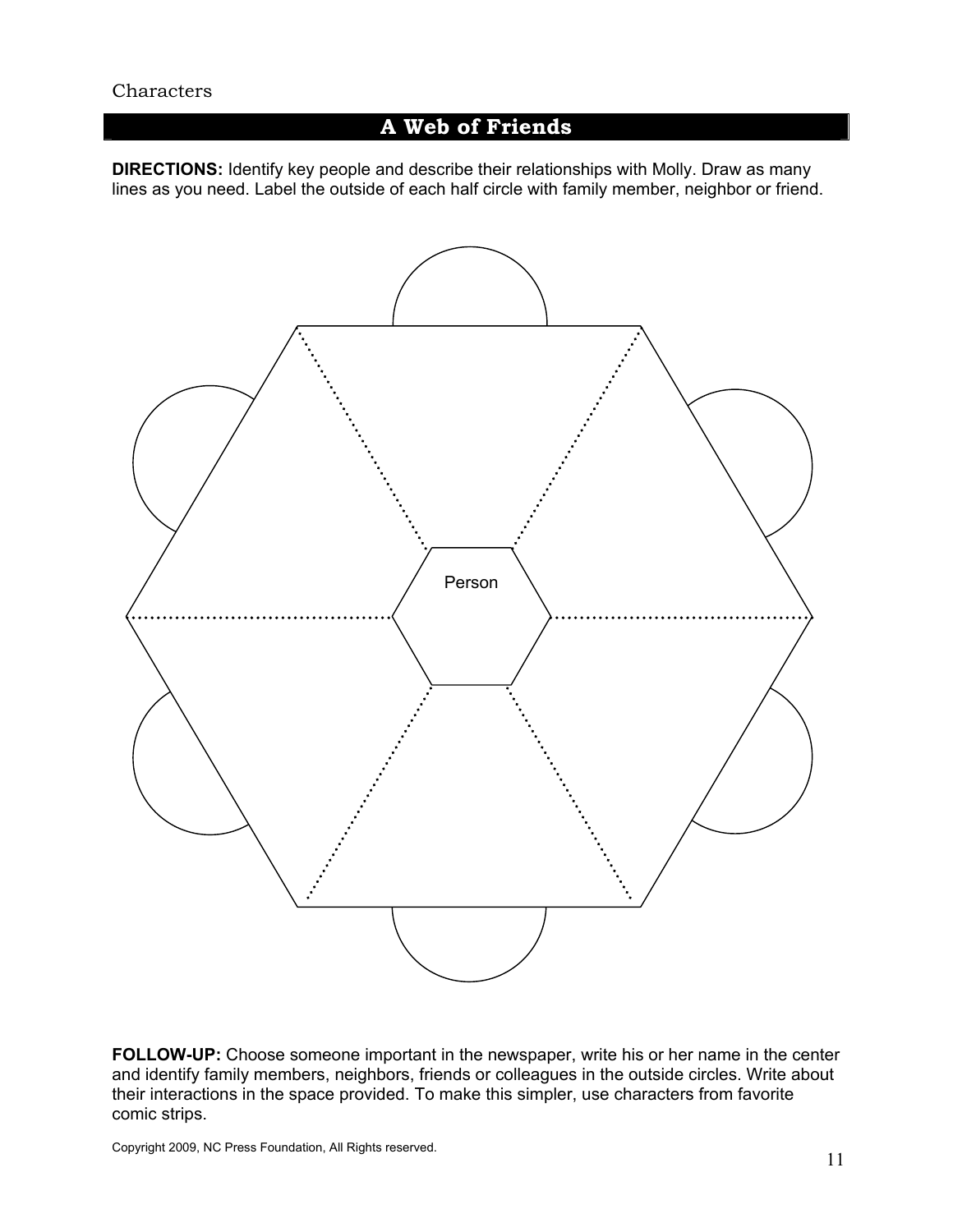#### Dialogue

## **A Matter of Speaking**

**DIRECTIONS:** What do spoken words reveal? Choose two or more quotes (or thoughts) from *Molly's Beaufort-town*. Explain what the quotes (or thoughts) reveal about the characters and what they tell about the subject (person, event or topic).

| CHARACTER:<br>Quote |                                                 |
|---------------------|-------------------------------------------------|
|                     |                                                 |
|                     | What does the quote tell you about the speaker? |

What does the quote tell you about the subject?

CHARACTER: **Quote** 

What does the quote tell you about the speaker?

What does the quote tell you about the subject?

**FOLLOW-UP:** Select quotes from a news story that appeals to you. What do the quotes tell you about the person quoted and about the subject of the story?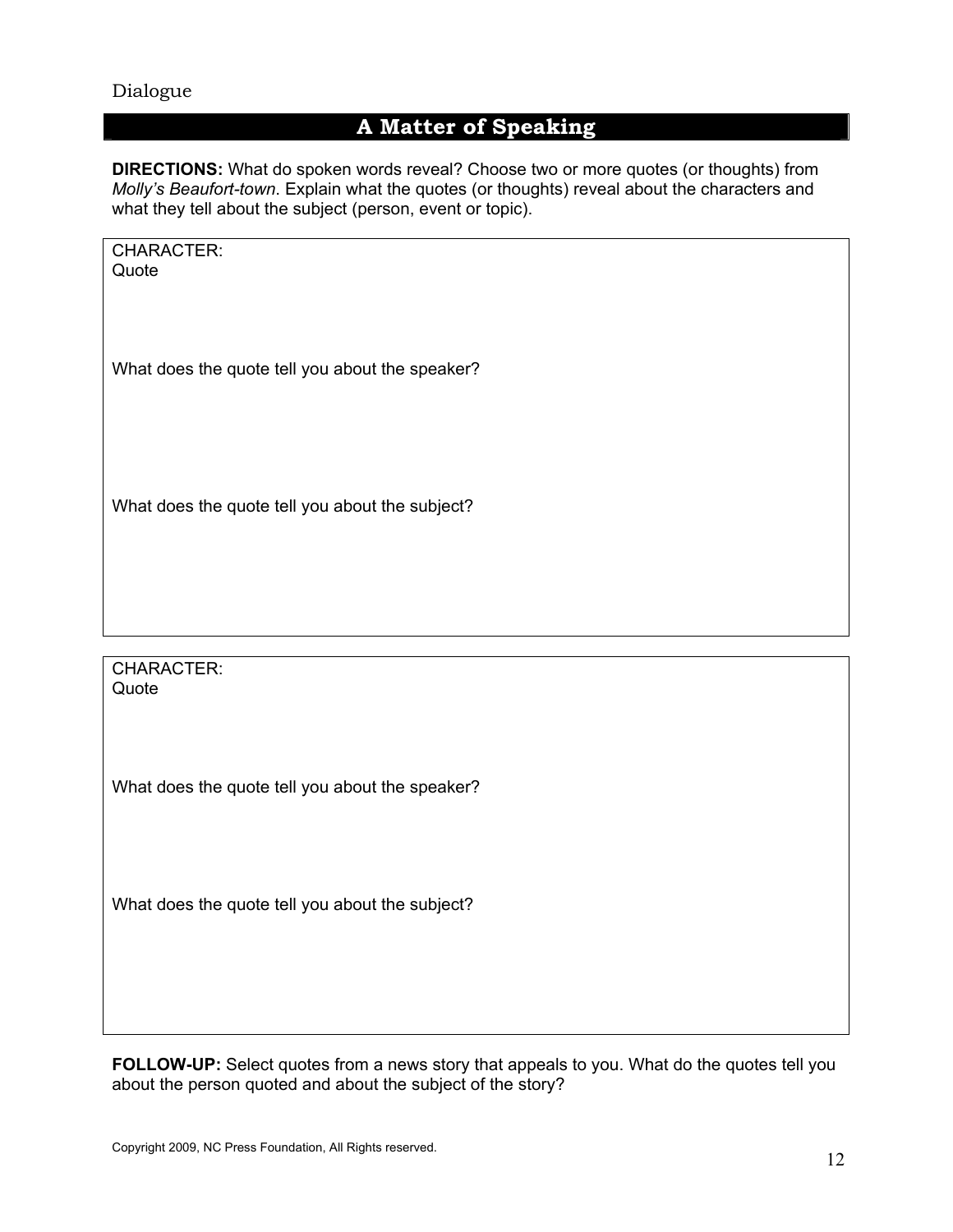## **Words and Expressions**

**DIRECTIONS:** Identify interesting and/or unfamiliar words or expressions in *Molly's Beauforttown.* Complete the chart.

|            | The word or expression is                       |                |
|------------|-------------------------------------------------|----------------|
|            |                                                 |                |
|            |                                                 |                |
| It is like | Drawing                                         | It is not like |
|            |                                                 |                |
|            |                                                 |                |
|            |                                                 |                |
|            |                                                 |                |
|            |                                                 |                |
|            |                                                 |                |
|            |                                                 |                |
|            |                                                 |                |
|            | One characteristic of the term or expression is |                |
|            |                                                 |                |
|            |                                                 |                |
|            |                                                 |                |

**FOLLOW-UP:** Select and use words and expressions found in your newspaper to complete the chart.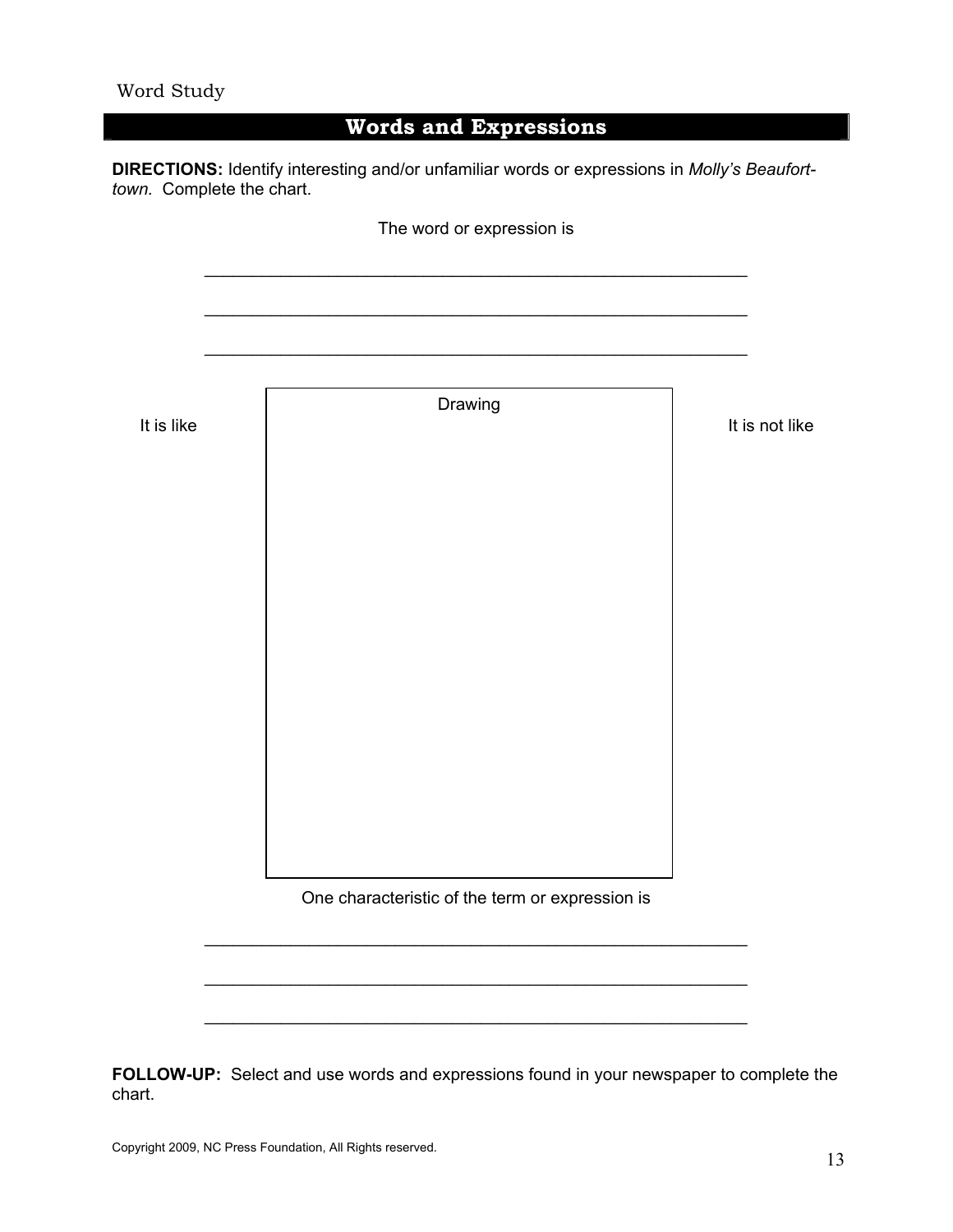#### Word Study

## **Word Quilt**

**DIRECTIONS:** In Chapter Two, neighbors and friends worked on a redbird quilt for bride-to-be Susannah. Fill the quilt below with words and phrases that tell about the natural world surrounding Beaufort-town.

Add appropriate color and art to make the quilt more beautiful.



**FOLLOW-UP:** Make other word quilts. Invite someone to tell you a story or have someone read a story or comic from your newspaper. Choose colorful words and phrases from the stories for a quilt.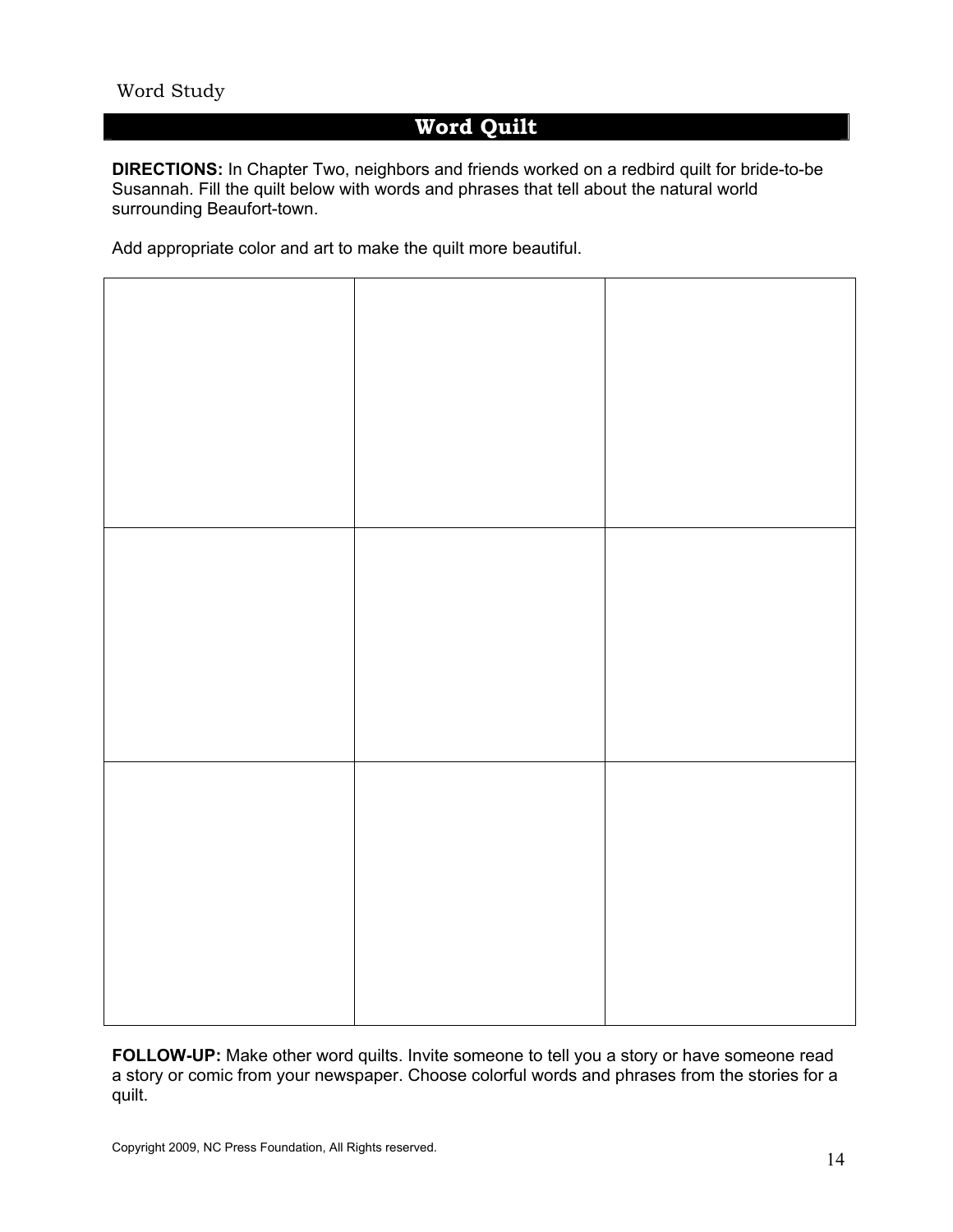#### Making Connections

## **The History in Historical Fiction**

**DIRECTIONS:** Before reading the story, discuss what you know about life in colonial Beaufort with one or more students or your entire class and fill in the chart below with what you know. After each chapter, fill in information you learn about life in colonial Beaufort. After you read the story, complete the last frame, explaining what more you want to know.

| Know | Learned | <b>Want to Know</b> |
|------|---------|---------------------|
|      |         |                     |
|      |         |                     |
|      |         |                     |
|      |         |                     |
|      |         |                     |
|      |         |                     |
|      |         |                     |
|      |         |                     |
|      |         |                     |
|      |         |                     |
|      |         |                     |
|      |         |                     |
|      |         |                     |
|      |         |                     |
|      |         |                     |
|      |         |                     |
|      |         |                     |
|      |         |                     |
|      |         |                     |
|      |         |                     |
|      |         |                     |
|      |         |                     |
|      |         |                     |
|      |         |                     |
|      |         |                     |

**FOLLOW-UP:** Where can you learn more about colonial life on North Carolina's coast? Where can you verify the information the author provides about colonial Beaufort?